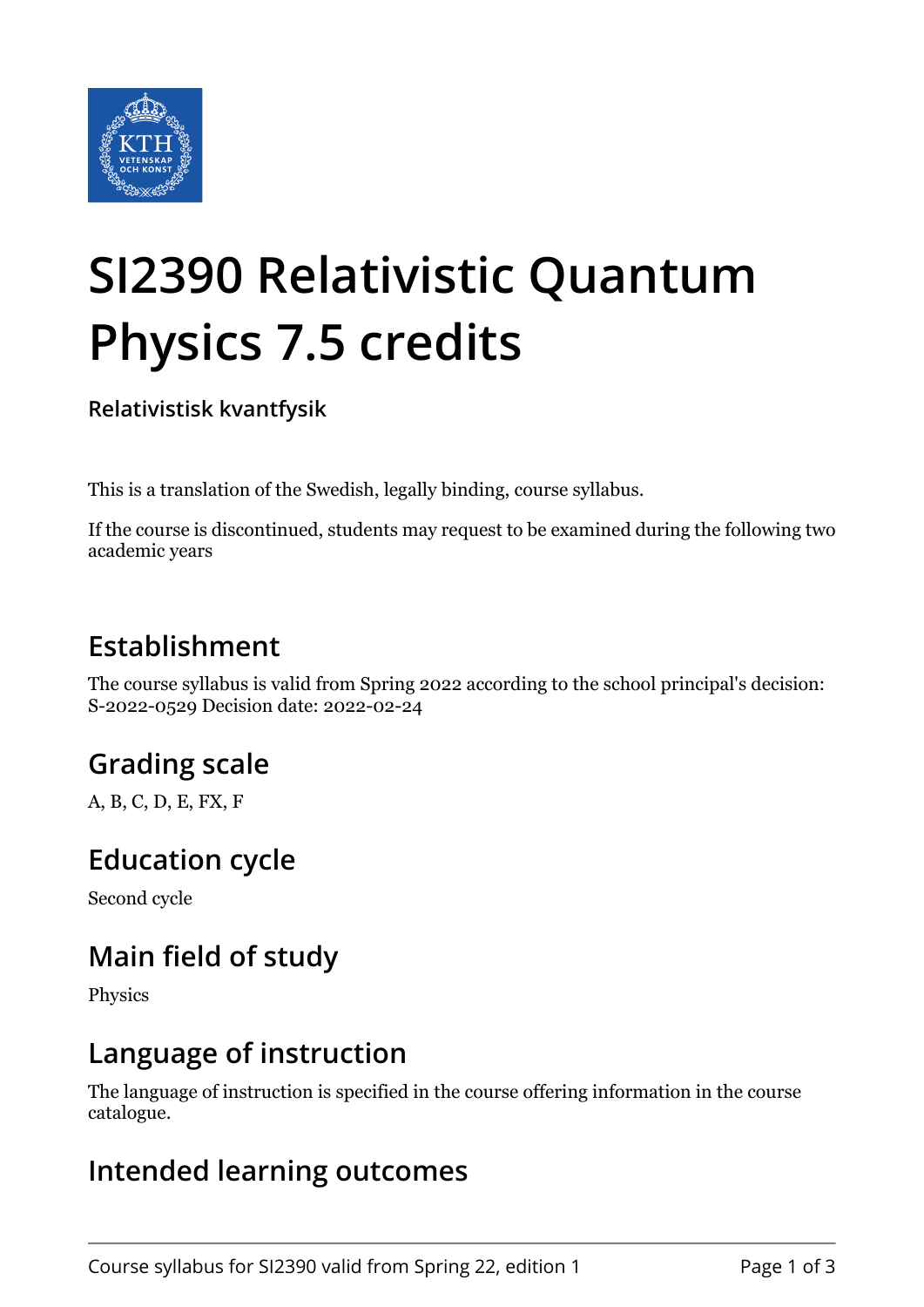After completion of the course you should be able to:

- apply the Poincaré group as well as classify particle representations.
- analyze the Klein-Gordon and the Dirac equations.
- solve the Weyl equation.
- know Maxwell's equations and classical Yang-Mills theory.
- quantize Klein-Gordon, Dirac, and Majorana fields as well as formulate the Lagrangian for these fields.
- use perturbation theory in simple quantum field theories.
- formulate the Lagrangian for quantum electrodynamics as well as analyze this.
- derive Feynman rules from simple quantum field theories as well as interpret Feynman diagrams.
- analyze elementary processes in quantum electrodynamics.
- compute radiative corrections to elementary processes in quantum electrodynamics.

### **Course contents**

#### **I. Relativistic quantum mechanics**

Tensor notation. Casimir operators. The Poincaré group. Irreducible representations of particles. The Klein-Gordon equation. The Dirac equation. The structure of Dirac particles. The Dirac equation: central potentials. The Weyl equation. Maxwell's equations and quantization of the electromagnetic field. Introduction to Yang-Mills theory.

#### **II. Introduction to quantum field theory**

Neutral and charged Klein-Gordon fields. The Dirac field. The Majorana field. Asymptotic fields: LSZ formulation. Perturbation theory. Introduction to quantum electrodynamics. Interacting fields and Feynman diagrams. Elementary processes of quantum electrodynamics. Introduction to radiative corrections.

### **Specific prerequisites**

English B / English 6

### **Examination**

- INL1 Assignments, 4.5 credits, grading scale: A, B, C, D, E, FX, F
- TEN1 Examination, 3.0 credits, grading scale: P, F

Based on recommendation from KTH's coordinator for disabilities, the examiner will decide how to adapt an examination for students with documented disability.

The examiner may apply another examination format when re-examining individual students.